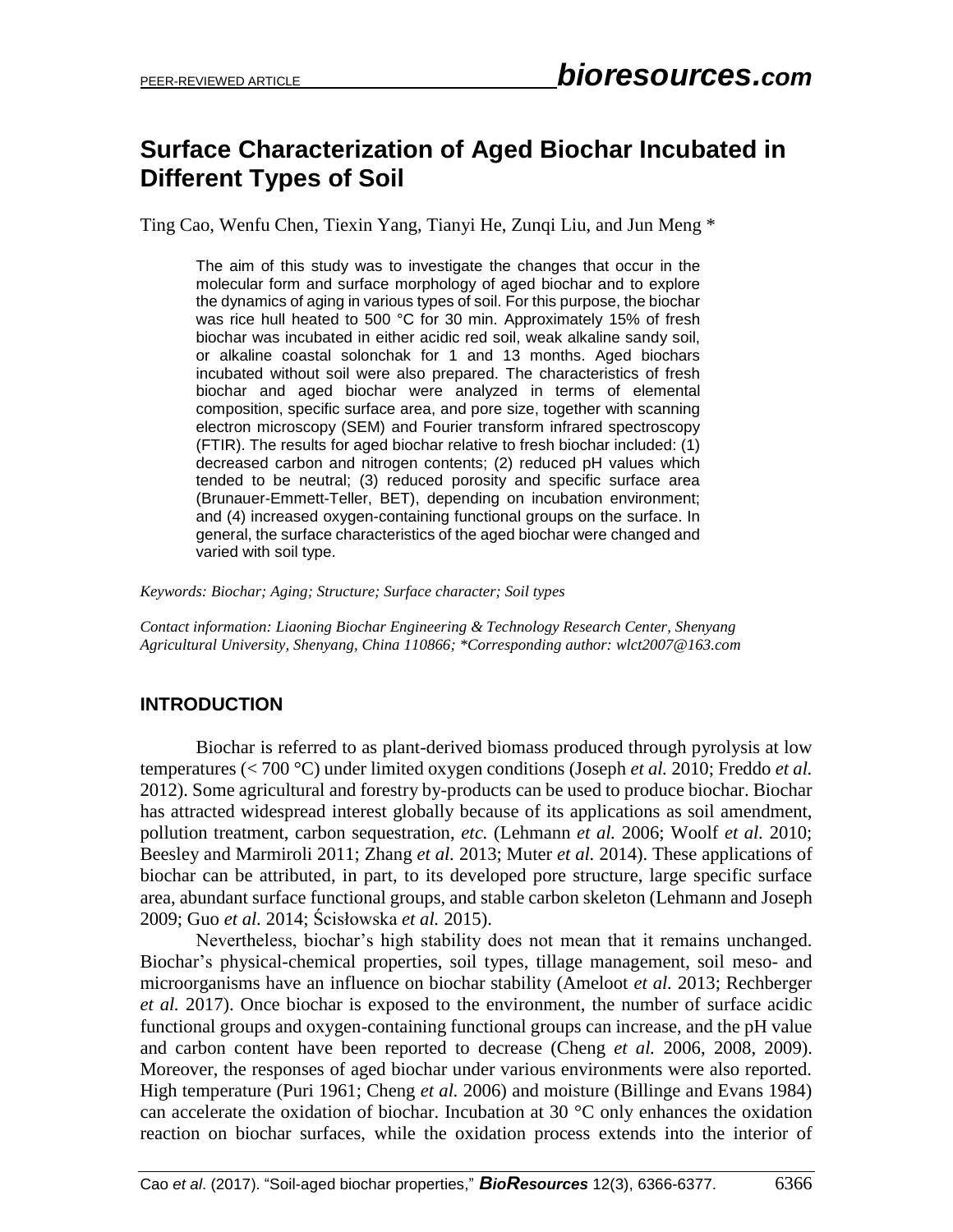biochar during incubation at 70 °C (Cheng *et al*. 2006). Cheng *et al.* (2008) explained the characteristics of eleven historical charcoals in different furnace sites. It is of practical importance to study the difference between aged biochar under various climatic and soil regimes. Besides, there has been little research on the effect of soil pH on the process and the mechanism of biochar aging, and the differences between aged biochars in soil or in the air are also unclear. Thus, the objectives of this study are: (1) to investigate the characteristics of aged biochar incubated in different types of soil, and (2) to study the dynamics of the biochar aging with or without soil.

## **EXPERIMENTAL**

#### **Materials**

The biochar (OBC) was produced by pyrolyzing the rice hull at 500  $\degree$ C and 30 min under oxygen-limited conditions. Three types of surface soils (0 cm to 20 cm) were collected from red soil (23°6′ E, 114°25′ N) in the district of Huizhou, Guangdong (China), sandy soil (121°53′ E, 42°42′ N) in Zhangwu, Liaoning (China), and coastal solonchak (122°03′ E, 41°22′ N) in Panjin, Liaoning (China). The determination of soil texture was referred by USDA. The characteristics of these three soils are provided in Table 1. The soils were air-dried at average room temperature and passed through a 2-mm sieve. For each soil type, 30 g of biochar was mixed with or without 200 g air-dried soil in a column that was made of polyvinyl chloride (PVC) measuring 22-cm in height and 4-cm in diameter. 200 mL of double-distilled water was introduced through the top of each column, and the columns were incubated at a constant room temperature (32 °C) and 80% relative humidity for the desired duration of the study. To simulate long-term aging, the column was leached every 15 days, for a total of 27 leaching times. The samples were collected at 1 and 13 months of incubation periods. After the biochar-soil mixtures were air-dried, the extraction of aged biochar was achieved using static electricity generated from nylon mesh.

| Parameter                                                        | <b>Red Soil</b> | Sandy Soil | Coastal Solonchak | <b>OBC</b> |  |
|------------------------------------------------------------------|-----------------|------------|-------------------|------------|--|
| C(%)                                                             | 1.0             | 0.5        |                   | 48.54      |  |
| N(%                                                              | 0.1             | 0.1        | 0.1               | 0.68       |  |
| pН                                                               | 4.7             | 7.6        | 8.8               | 9.30       |  |
| Organic Matter (%)                                               | 17              | 1.9        | 1.8               | <b>ND</b>  |  |
| Sand (%)                                                         | 60.39           | 80.07      | 31.08             | <b>ND</b>  |  |
| Silt (%)                                                         | 23.30           | 18.81      | 40.56             | <b>ND</b>  |  |
| Clay $(%)$                                                       | 16.31           | 1.12       | 28.36             | ND         |  |
| *Note: All data are means (n=3); "ND" represents not determined. |                 |            |                   |            |  |

#### **Methods**

Elemental C, N, and O contents were analyzed using an elemental analyzer (Vario MACRO cube, Elementar, Hanau, Germany), and the H content was calculated *via* the difference method. The ash content was determined by weight loss after combustion at 750 °C for 6 h with no cover in a muffle furnace (Zhongxing Laboratory Equipment Inc., Beijing, China) and the ash (in percentage) was calculated from: Ash  $(\%)$  = (weight of ash) / (weight of biochar)  $\times$  100. The volatile matter content was determined at 950 °C for 11 min in a muffle furnace and the volatile matter content (in percentage) was calculated from: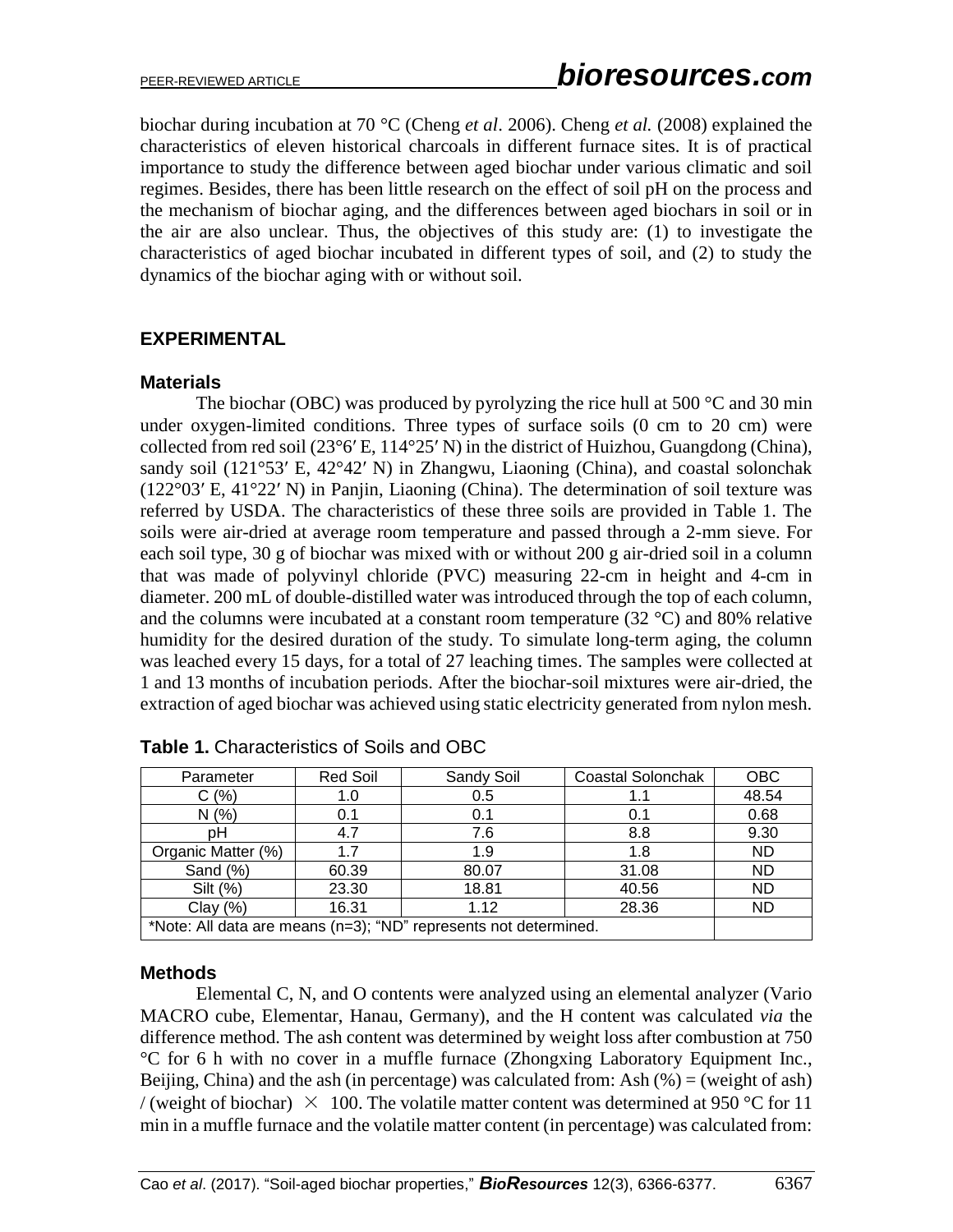volatile matter (%) = (weight of biochar - weight of residue) / (weight of biochar)  $\times$  100 (ASTM International, 2007). The pH values of all samples were measured at a ratio of 1:25 (w/v) in water after being shaken for 30 min at 130 rpm with a calibration check pH meter (HI2221, Hanna Instruments, Romania). The BET specific surface area and porosity were determined using specific surface area and pore size analyzers (3H-2000PS2, Beijing, China), and the surface functional groups of the biochar samples were determined by a Fourier transform infrared spectrometer (FTIR) (Nicolet 380, Thermo Fisher Scientific, Waltham, USA). FTIR spectroscopy was performed using the potassium bromide (KBr) pellet method. All analyses were run in triplicate.

#### *Statistical analysis*

A statistical analysis was performed using SPSS 16.0 (SPSS Inc., Chicago, IL, USA) and Graph Pad Prism 5 software (Graph-Pad Software, San Diego, CA, USA). The data were recorded for each parameter in triplicates, and the mean and standard deviations (mean  $\pm$  SD) were calculated. The T-test was conducted to compare the treatment effects. The least significant difference (LSD) test, with significance at 0.05 level probability, was applied to assess the differences between the mean values.

# **RESULTS AND DISCUSSION**

## **Physicochemical Analysis**

The OBC used in this study contained high amounts of carbon (48.54%) and nitrogen (0.68%), while all of the aged biochar samples showed a higher reduction in those elemental compositions.

| Sample                                                                                                                                                                                                                                                                                                                              | Atomic Ratio       |                    |                    | Ash                | <b>Volatile Matter</b> |  |  |
|-------------------------------------------------------------------------------------------------------------------------------------------------------------------------------------------------------------------------------------------------------------------------------------------------------------------------------------|--------------------|--------------------|--------------------|--------------------|------------------------|--|--|
|                                                                                                                                                                                                                                                                                                                                     | H/C                | O/C                | $(O+N)/C$          | $(\% )$            | $(\% )$                |  |  |
| <b>OBC</b>                                                                                                                                                                                                                                                                                                                          | $0.45 \pm 0.07$ d  | $0.20 \pm 0.04$ d  | $0.08 + 0.01d$     | $36.48 \pm 1.40c$  | $32.33 \pm 1.96$ ab    |  |  |
| BC <sub>1</sub>                                                                                                                                                                                                                                                                                                                     | $0.26 \pm 0.03$ d  | $0.23 \pm 0.02$ d  | $0.09 + 0.01d$     | $34.69 \pm 0.62c$  | $30.88 + 1.96ab$       |  |  |
| <b>BC13</b>                                                                                                                                                                                                                                                                                                                         | $1.05 \pm 0.05$ cd | $0.26 \pm 0.07$ d  | $0.10+0.03d$       | $33.60 \pm 1.40c$  | 37.19±12.83ab          |  |  |
| R1                                                                                                                                                                                                                                                                                                                                  | $0.28 \pm 0.00$ d  | $0.32 \pm 0.05c$   | $0.13 + 0.02c$     | $50.25 \pm 3.89 b$ | $18.18 \pm 2.03c$      |  |  |
| R <sub>13</sub>                                                                                                                                                                                                                                                                                                                     | 1.09±0.22cd        | $0.41 \pm 0.03 b$  | $0.16 \pm 0.01$    | $46.76 \pm 1.61$   | 33.18±1.92a            |  |  |
| S1                                                                                                                                                                                                                                                                                                                                  | $1.60 + 0.02$ cd   | $0.24 \pm 0.05$ d  | $0.10+0.02d$       | 47.09±4.06b        | $27.19 \pm 2.42$       |  |  |
| S <sub>13</sub>                                                                                                                                                                                                                                                                                                                     | $8.03 + 2.12a$     | $0.52 + 0.00a$     | $0.20 \pm 0.00a$   | $67.96 \pm 8.80a$  | 27.94±3.9ab            |  |  |
| C1                                                                                                                                                                                                                                                                                                                                  | $2.08 \pm 0.38c$   | $0.36 \pm 0.05$ bc | $0.14 \pm 0.02$ bc | $61.48 \pm 3.60a$  | 27.26±6.16b            |  |  |
| C <sub>13</sub>                                                                                                                                                                                                                                                                                                                     | $4.34 \pm 0.24$    | $0.51 \pm 0.05a$   | $0.20 \pm 0.02a$   | $64.51 \pm 3.26a$  | $30.26 \pm 1.64$ ab    |  |  |
| *Note: BC represents aged biochar incubated without soil; R, S, and C represent red soil,<br>aeolian sandy soil, and coastal solonchak, respectively; 1, and 13 in the sample column<br>represent months of incubation; a, b, c, and d represent significant differences ( $P < 0.05$ )<br>between different biochars, respectively |                    |                    |                    |                    |                        |  |  |

|         | Table 2. Physicochemical Characteristics and Elemental Composition of Biochar |  |  |
|---------|-------------------------------------------------------------------------------|--|--|
| Samples |                                                                               |  |  |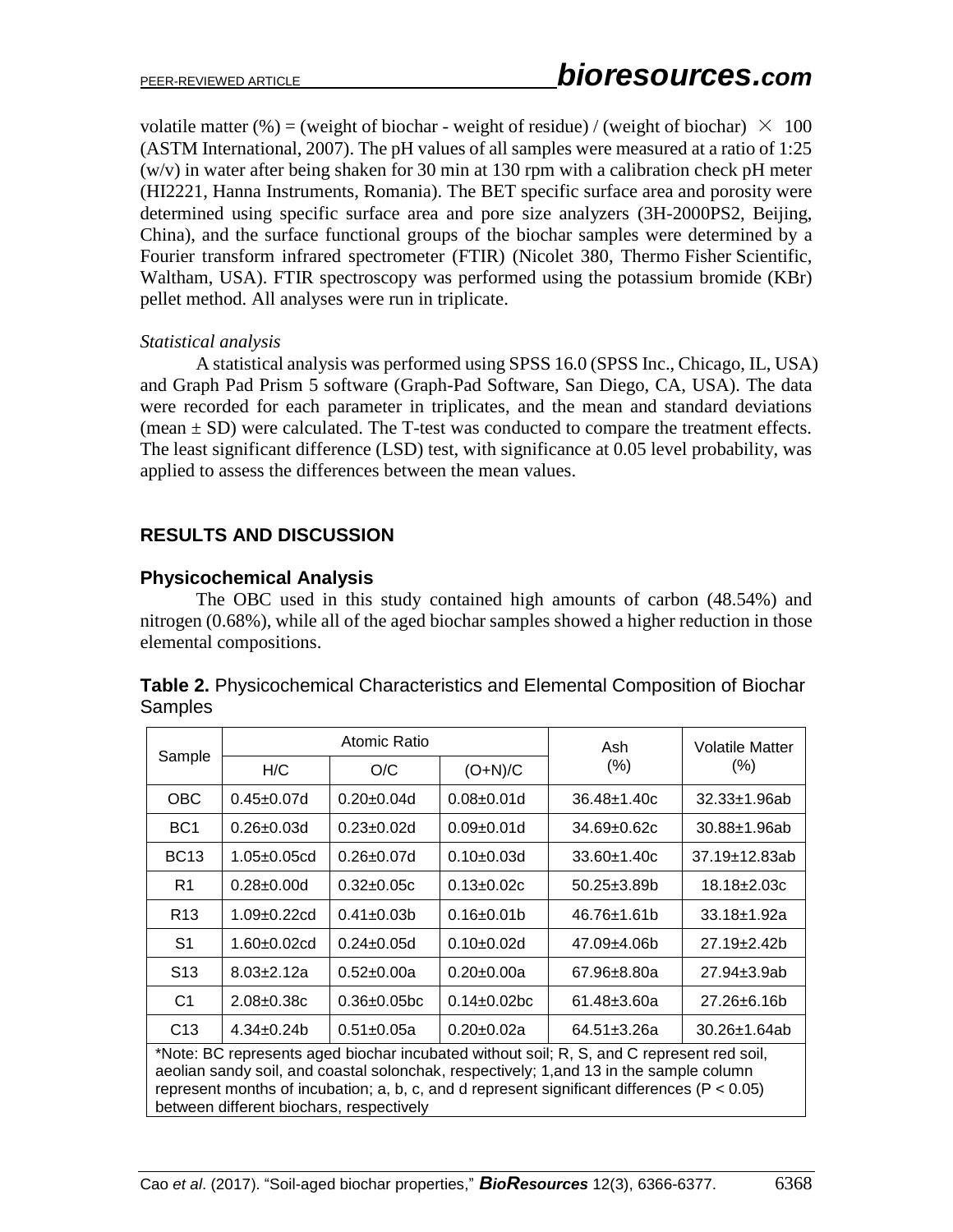The elemental composition of aged biochar varied clearly with incubation environment (Fig. 1A, B, C). C and N contents of aged biochar incubated without soil were significantly higher than aged biochar incubated in three types of soil in two incubation times ( $P < 0.05$ ). The results implied that biological and abiotic factors of soil contributed to the aging of biochar. Incubation time had no effect on BC, R, and C for C and N contents, and the contents of S1 were significantly greater than S13. This might have been due to the good permeability of sandy soil, leading to more C and N being leached or the good ventilation conditions speeding up the mineralization of organic carbon and nitrogen in sandy soil, thus resulting in further leaching. The C and N contents of BC were higher than R, and R higher than S and C. It has been suggested that carbon loss is dominantly driven by microbial colonization and utilization of the biochars or the mineralization of soluble organic carbon (Nguyen *et al.* 2010; Bird *et al.* 2015). The results were consistent with previous studies (Yao *et al.* 2010; Hale *et al.* 2011). While a significant decrease in carbon was found after one year of moist aging of oak biochars at temperatures ranging from -22 °C to 70 °C (Cheng and Lehmann 2009), carbon content of aged biochar was reduced in freeze-thaw cycles (Miao *et al.* 2016). Thus, in the present study, the effect was mainly due to moderate incubation environment leading to a low aging degree. With the aging of OBC, an increase in O content was observed; R13 was significantly higher than R1 ( $P < 0.01$ ) and C13 was significantly higher than C1 ( $P < 0.05$ ) (Fig. 1C), the result was consistent with previous research that the chemisorption of oxygen onto biochar surfaces through the formation of surface functional groups or the formation of hydroxyl and ether bonds not only offset the losses oxygen atoms caused by decarboxylation, but they even can lead to an overall increase oxygen content in surface during the process of decarboxylation and hydroxylation in aged biochar surface (Puri 1970; Cheng *et al.* 2006; Guo *et al*. 2014). The O contents of R were significantly higher than S and C; the result revealed that O contents of aging biochar could be increased by increasing soil acidity.

Marked declines in pH were observed for all aged biochars and were more pronounced for aged biochar incubated in soils than BC (Fig. 1D). Decreases in pH of aged biochar has been observed previously (Cheng and Lehmann, 2009), and it was due to dissolution of basic species (Yao *et al*. 2010). Mukherjee *et al.* (2014) suggested that the pH decrease can be attributed to enhanced surface acidity generated through extensive oxidation. The surface acidity may be produced by a strong oxidation reaction that its increase promotes abiotic chemisorption for water and oxygen on the surface of biochar. Furthermore, the pH of R was lower than S and C during the same incubation time, the results revealed that acid soil had a stronger effect on the reduction of aged biochar pH. S1 and C1 were significantly higher than S13 and C13 for pH ( $P < 0.01$ ,  $P < 0.05$ ), which showed that incubation time promotes further reduction of aged biochar pH (Rechberger *et al.* 2017).

Moreover, the atomic ratios of  $H/C$ ,  $O/C$ , and  $(O+N)/C$  were calculated to estimate the aromaticity, oxidation, and polarity of the aged biochars. In general, the processes of aging resulted in an increase of H/C, O/C, and (O+N)/C ratios, which was attributed mainly to the labile carbon leaching for aged biochar during the oxidation (Table 2 and Fig. 1A). The higher H/C in 13 months aged biochar compared to OBC might be due to the following three possible reasons: (i) decrease of total C due to leaching, (ii) the inclusion of aliphatic organic C due to sorption, (iii) introduction of H and/or O during aging with surface functional groups leading to a relative decrease in total C (Mia *et al.* 2017). The rise in the O/C from one month aged biochar to 13 months aged biochar is reflective of the increase of their surface hydrophilicity, which consequently enhances their affinity for water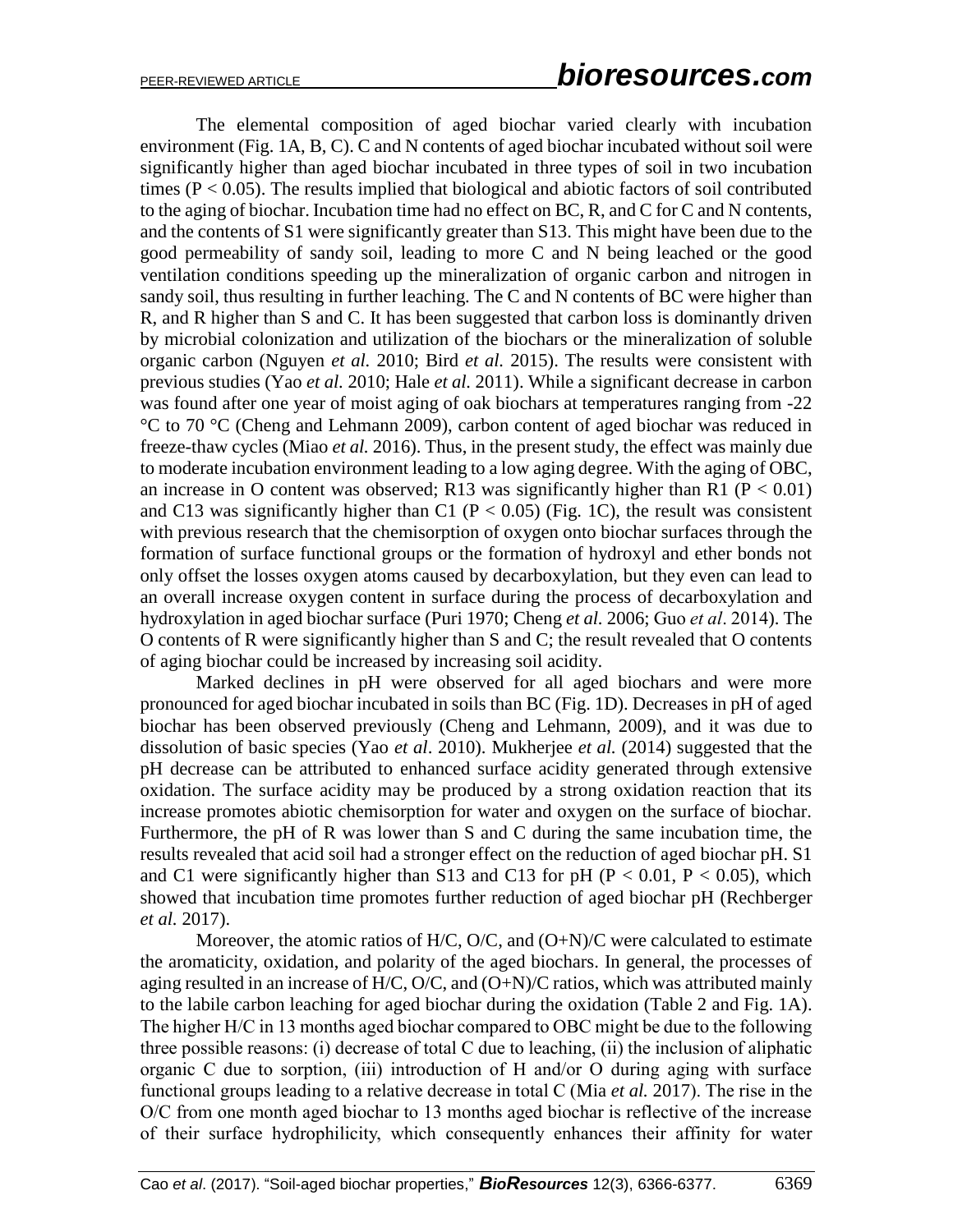molecules (Fang *et al.* 2014). The (O+N)/C ratios of aged biochar incubated in 13 months were higher than that of biochar incubated for 1 month, which suggested that the polar functional group contents had increased on the surface of aged biochars. Cheng *et al.* (2008) also reported similar results. These results indicated that the aged biochars would have strong bonding affinity to weak hydrated anion (Fang *et al.* 2014). In general, these three ratios of R, S, and C were significantly higher than for BC ( $P < 0.05$ ), which indicated that the aging intensity of soil was higher than that without soil.

Ash contents of R, S, and C were significantly higher than OBC because of the surface of aged biochars being attached to some soil particles (Fig. 2). In contrast, the ash contents of the air oxidized biochars decreased, which was attributed to the leaching of the parts of ash during the incubation. Volatile matter contents of most aged biochars showed no significant differences ( $P > 0.05$ ) with the OBC. The results implied that soil types and incubation time had no significant influence on ash contents and volatile matters of aged biochar.



**Fig. 1.** Elemental composition and pH of aged biochar. A, B, C, and D represent carbon contents, nitrogen contents, oxygen contents, and pH of different biochars; a, b, c, and d represent significant difference between treatments in equal incubation times ( $p < 0.05$ );  $*$  and  $**$  indicate the significant difference between treatments in same incubation environment (level of significance:  $p < 0.05$  and  $p < 0.01$ ) and the data represent averages of three replicates and error bars are standard deviation, respectively.

#### **Surface Characteristics and Porosity**

In the SEM images, the surfaces of OBC and aged biochars incubated in air were relatively clean and they had no substantial changes in appearance with prolonged incubation time. The unaged biochars exhibited a cellulosic structure (Fig. 2). In contrast, all aged biochars incubated in soil were no longer smooth and were coated with many soil particles. Moreover, there were more soil particles that covered the surface of the aged biochars incubated in coastal solonchak, which might be due to the texture of the soil with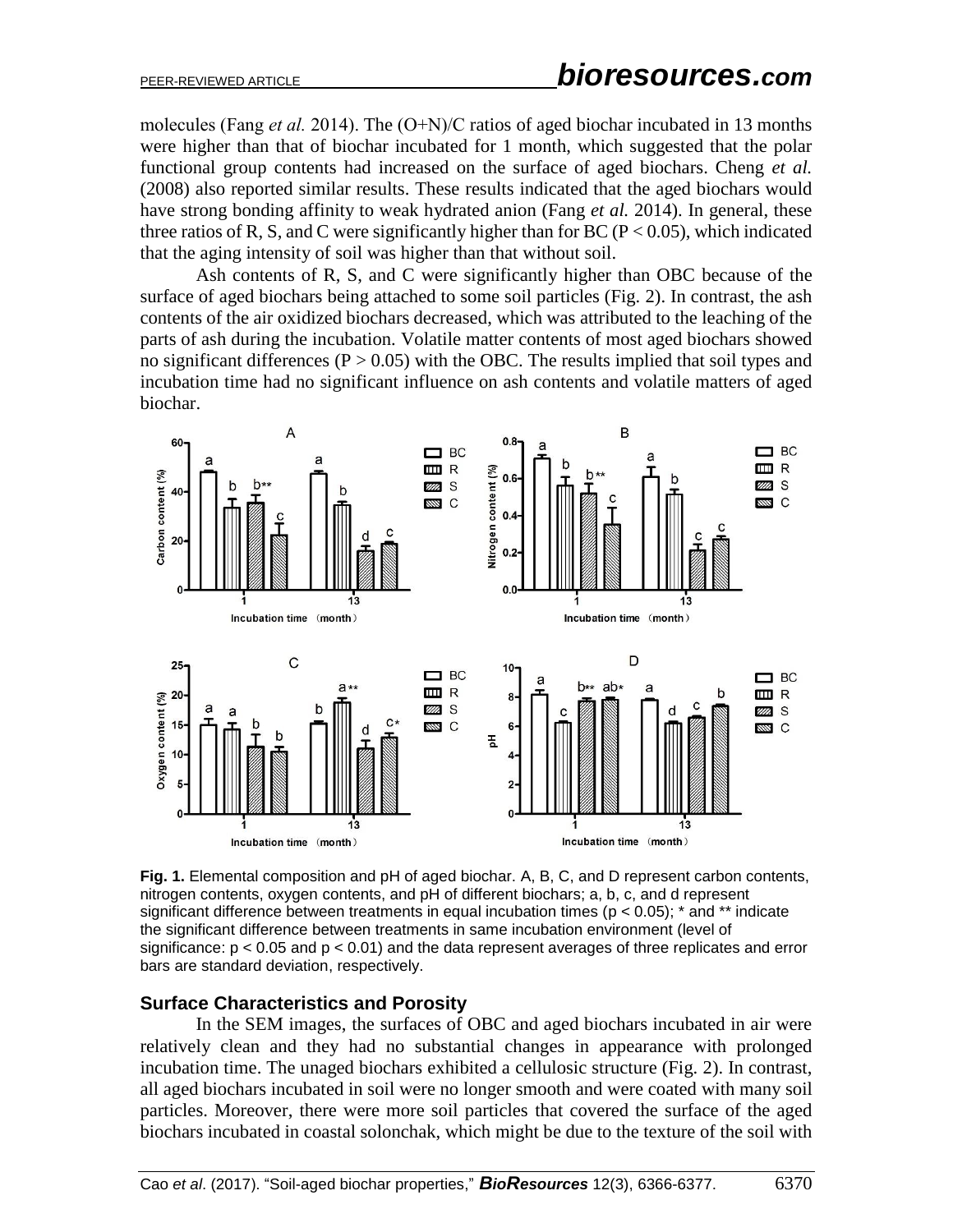a different viscosity. Then, the soil particles attached to the surface of the aged biochar incubated in soils blocked some of the biochar pores, as indicated by the biochar BET specific surface area, total pore volume, and average pore diameter (Fig. 3). These results were consistent with the previous study by Mukherjee *et al.* (2014). Aged biochar that was incubated in the soils for 13 months were generally lower than that of one month old samples for the above three indexes. Biochar undergoes a series of physical changes after its application in soil, including infilling by minerals, soil organic matter, microorganisms, and physical breakage. All of these changes can lead to the change of biochar porosity (Mia *et al.* 2017). Cracks and fractures (physical disintegration) are induced by biochar surfaces being exposed to water and soil, which increased pore connectivity. Similarly, the particles in suspension carried by flowing water could fill or block biochar pores (Joseph *et al.* 2010). Previous studies have shown that soil particles fill the biochar pores (Spokas 2013; Spokas *et al.* 2014). The images in Fig. 2 support the idea that soil minerals change the physical properties of biochar, and microorganisms influence the physical properties of biochar.



**Fig. 2.** SEM images of biochar samples; a) original biochar; b) aged biochar incubated without soil for one month; c) aged biochar incubated without soil for 13 months; d) aged biochar incubated in red soil for one month; e) aged biochar incubated in red soil for 13 months; f) aged biochar incubated in aeolian sandy soil for one month; g) aged biochar incubated in aeolian sandy soil for 13 months; h) aged biochar incubated in coastal solonchak for one month; and i) aged biochar incubated incoastal solonchak for 13 months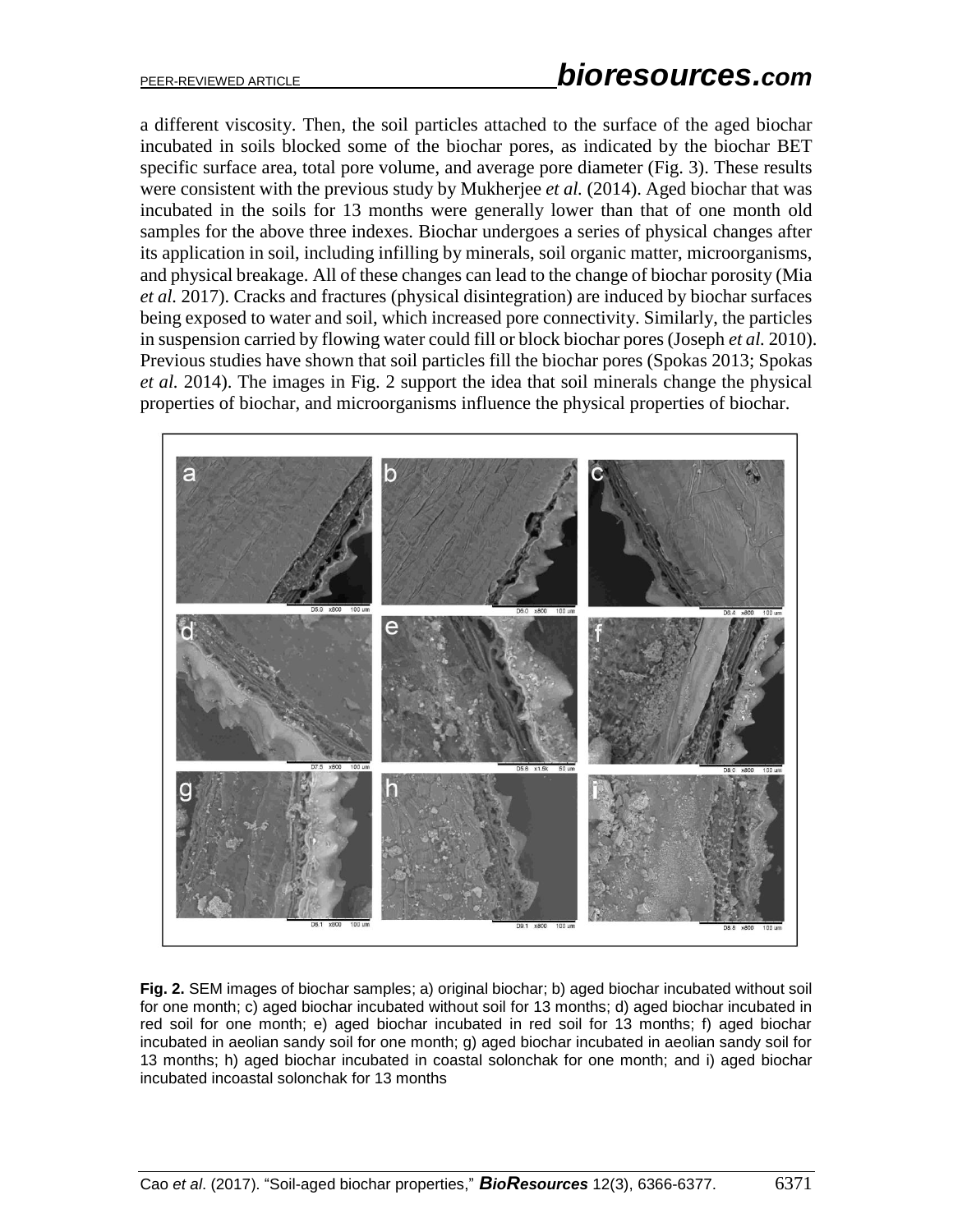The BET specific surface area and porosity of BC increased, which was mainly caused by the leaching of ash and mineral phases during incubation. Studies have shown that the micro- and nanostructures of biochar are important for determining biochar stability and the composition of biochar surfaces (Qureshi *et al.* 2003; Nguyen *et al.* 2008). Thus, the porosities of aged biochar were reduced with prolonged incubation time, which certainly affected the adsorption capacity of aged biochars. Many previous studies have concluded that biochar not only has the ability to adsorb organic pollutants, but also has the ability to improve the physical and chemical properties of soil. For instance, the capacity of soil to hold water and nutrients is due to the high surface area and porosity of biochar (Glaser *et al.* 2002; Cohen-Ofri *et al.* 2006). Thus, the adsorption capacity of BC might be better than that of aged biochar in soil.





\* indicates a significant difference between treatments in same incubation environment (level of significance:  $p \le 0.05$  and  $p < 0.01$ ) and the data represent averages of three replicates and error bars are standard deviation, respectively

## **FTIR Spectroscopy**

To understand the involvement of the functional groups on the biochar surface, original biochar and biochar specimens after aging in three types of soil under the condition of leaching were examined by FTIR spectroscopy (Fig. 4). The adsorption bands and peaks provided the evidence for the presence of some surface functional groups. The wave numbers of the major bands for all aged biochars were  $3440 \text{ cm}^{-1}$ ,  $1637 \text{ cm}^{-1}$ ,  $1388 \text{ cm}^{-1}$ , 1100 cm<sup>-1</sup>, and 1038 cm<sup>-1</sup>. The band at 3440 cm<sup>-1</sup> was assigned to the  $\neg$ OH bond, 1637 cm<sup>-1</sup> to aromatic C=C and C=O bonds, 1388 cm<sup>-1</sup> to the -C-N, 1107 cm<sup>-1</sup> and 1038 cm<sup>-1</sup>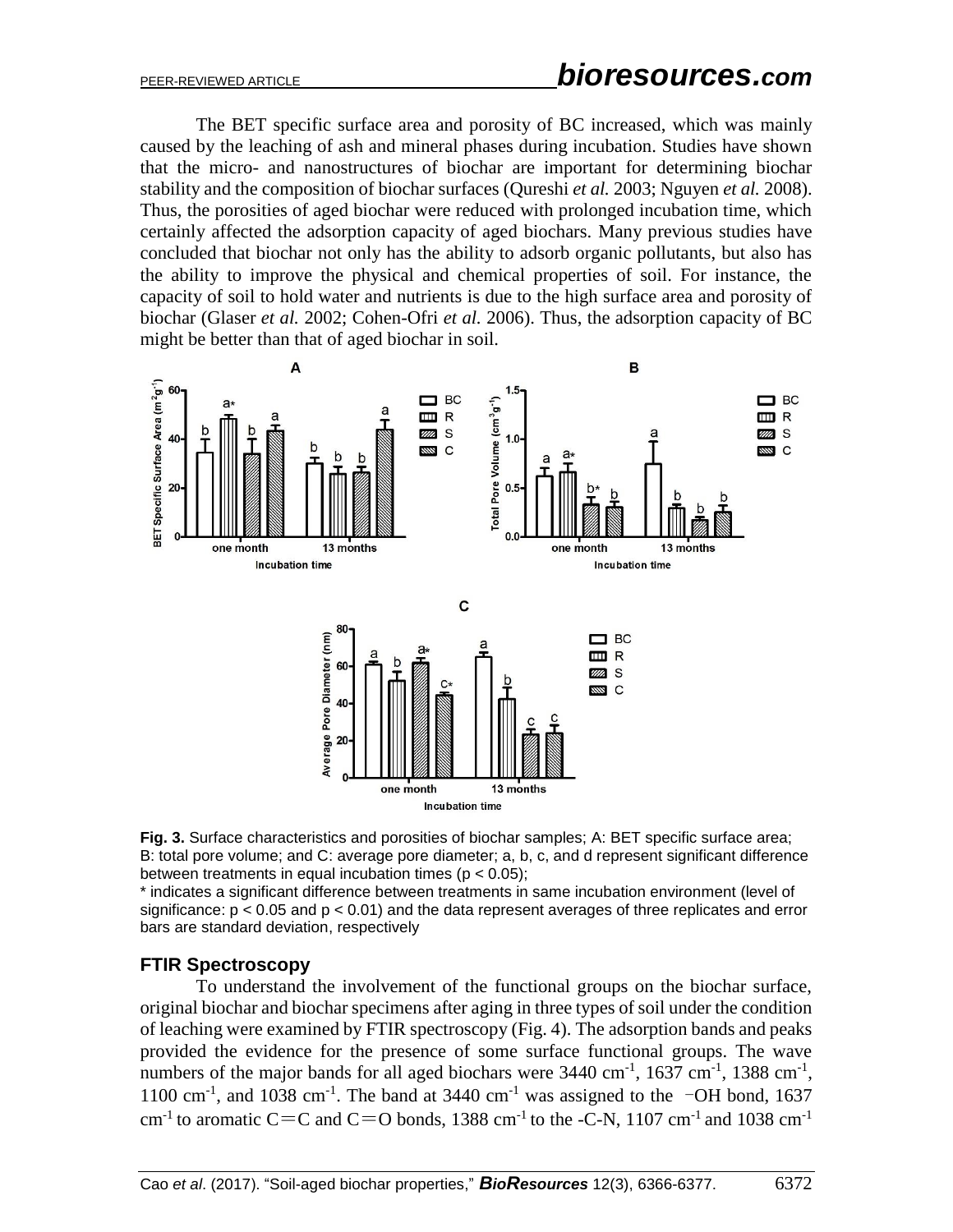to the C-O [\(Vergnoux](http://www.sciencedirect.com/science/article/pii/S0048969716323518#bb0195) *et al.* 2011; Zhang *et al.* 2015; Yavari *et al.* 2016). In fact, the distribution of bands for various groups of aged biochar could not be well distinguished, even though the aged biochars were incubated in different types of soil, and little differences between diverse incubation times were noticed. Compared with OBC, the stretching vibration of C-O at  $1107 \text{ cm}^{-1}$  began to appear in R, S, and C, while it was not observed in BC, which suggested that the interaction of soil promoted the formation of C-O, regardless of soil type, and incubation time. These results indicated that the oxygen content increase was not merely due to the sorption of oxygen to the aged biochar surfaces, but due to the formation of oxygen-containing functional groups during the aging process (Puri 1970; Boehm 1994; Cheng *et al.* 2008). It was shown that the presence of oxidized functional groups on the surface of biochar improve soil fertility by increasing cation exchange capacity (Liang *et al*. 2006; Liu *et al.* 2013). The functional groups on the surface of biochar did not change significantly. Therefore, the ability of biochar to retain soil nutrients, to decrease migration of heavy metals, and to adsorb organic pollutants was retained. Furthermore, the similar functional groups observed on aged biochar may have been the direct reason for similar pH values. Hardy *et al.* (2017) suggested that carboxylic acids, as well as phenolic acids of aged biochar decreased gradually with cultivation time. It implied that the decreased functional groups might lead to aged biochar pH increase. Besides, the similarity of surface functional groups of R, S, and C can be regarded as the main reason that their pH values were approximately the same.



**Fig. 4.** FTIR spectra of OBC and aged biochars incubated in red soil

## **CONCLUSIONS**

1. The aged biochars, whether incubated with soil or not, showed decreases of carbon and nitrogen contents, while they showed increases of oxygen contents, H/C, O/C, and (O+N)/C. The contents of carbon, nitrogen, and oxygen in R were generally higher than that of S and C. The ash contents of biochar incubated without soil were decreased, while the ash contents of aged biochar incubated in soil were increased.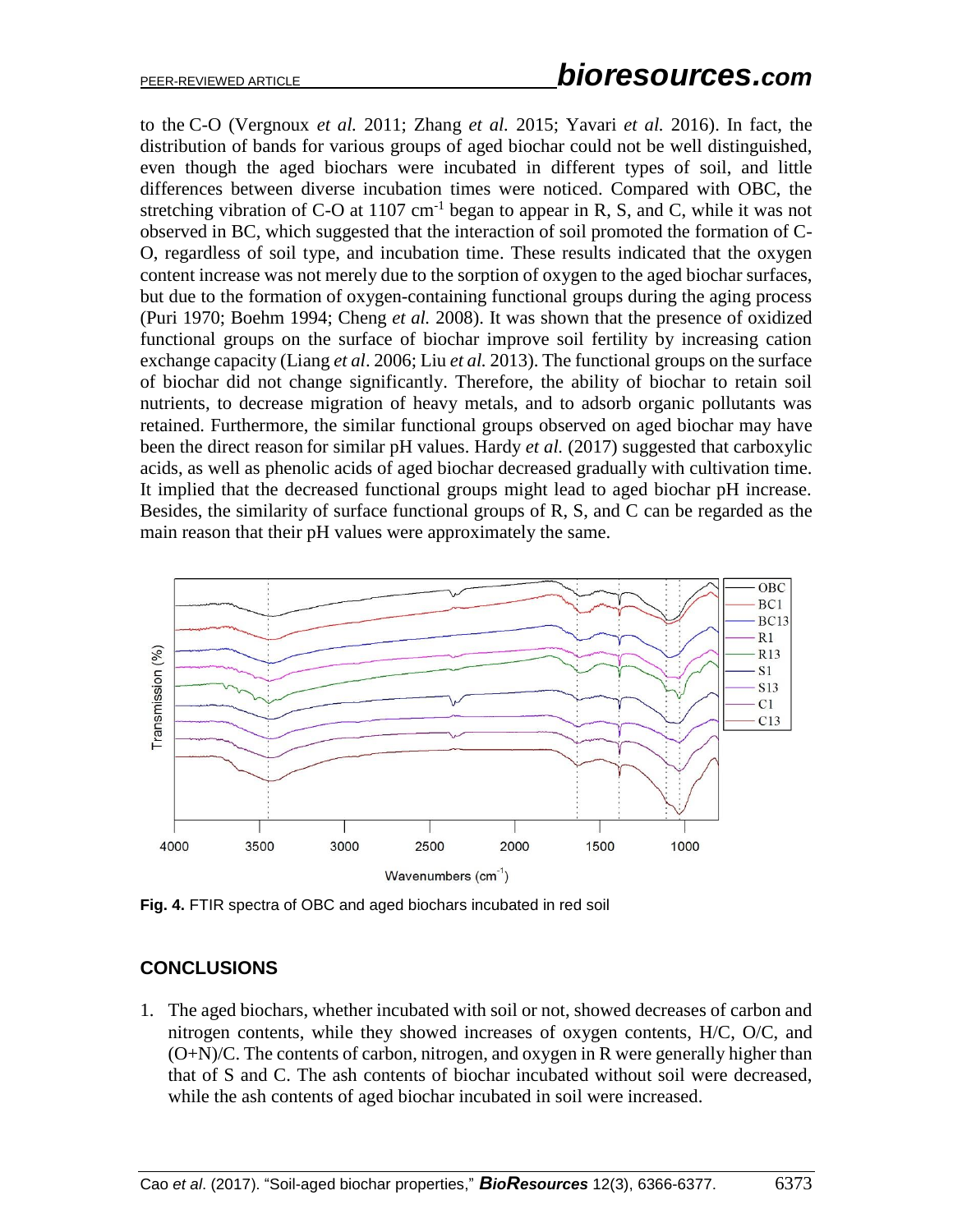- 2. Soil pH and incubation time affected pH of aged biochar, and lower soil pH and longer incubation time increased the acidity of aged biochar. The low pH of biochar incubated without soil was mainly due to the reduction of the ash content, while the low pH of aged biochar incubated in soils depended on the ash content and surface functional groups.
- 3. The BET specific surface area, total volume, and average pore diameter of aged biochar were varied with increases in incubation time. Aging promoted the formation of oxygen-containing functional groups, and the acceleration of C was stronger than R and S. The adsorption properties of aged biochar must be changed compared with OBC; thus, the effects of aged biochar on adsorption and desorption of soil nutrient or pollutants need further research.

# **ACKNOWLEDGMENTS**

This research was financially supported by the Special Fund for Agro-scientific Research in the Public Interest of China (No. 201303095), the Program for Excellent Talents of the Education Department of Liaoning Province, the Liaoning Province Science and Technology Program (No. 2014215019), and Chinese Academy of Engineering Consulting Project (No. 2015-XY-25).

# **REFERENCES CITED**

- Ameloot, N., Graber, E. R., Verheijen, F. G. A., and Neve, S. D. (2013). "Interactions between biochar stability and soil organisms: Review and research needs," *Eur. J. Soil. Sci.* 64(4), 379-390. [DOI: 10.1111/ejss.12064](https://doi.org/10.1111/ejss.12064)
- Beesley, L., and Marmiroli, M. (2011). "The immobilization and retention of soluble arsenic, cadmium, and zinc by biochar," *Environ. Pollut.* 159(2), 474-480. DOI: 10.1016/j.envpol.2010.10.016
- Billinge, B. H. M., and Evans, M. G. (1984). "The growth of surface oxygen complexes on the surface of activated carbon exposed to moist air and their effect on methyl iodide-131 retention," *J. Chim. Phy. -Chim. Biol.* 81(11-1), 779-784.
- Bird, M. I., Wynn, J. G., Saiz, G., Wurster, C. M., and McBeath, A. (2015). "The pyrogenic carbon cycle," *Annu. Rev. Earth Planet. Sci.* 43, 273-298. [DOI:](https://doi.org/10.1146/annurev-earth-060614-105038)  [10.1146/annurev-earth-060614-105038](https://doi.org/10.1146/annurev-earth-060614-105038)
- Boehm, H. P. (1994). "Some aspects of surface chemistry of carbon blacks and other carbons," *Carbon* 32(5), 759-770. DOI: 10.1016/0008-6223(94)90031-0
- Cheng, C. H., Lehmann, L., Thies, J. E., Burton, S. D., and Engelhard, M. H. (2006) "Oxidation of black carbon through biotic and abiotic processes," *Org. Geochem.* 37(11), 1477-1488. DOI: 10.1016/j.orggeochem.2006.06.022
- Cheng, C. H., Lehmann, J., and Engelhard, and M. H. (2008). "Natural oxidation of black carbon in soils: Changes in molecular form and surface charge along a climosequence," *Geochim. Cosmochim. Acta* 72(6), 1598-1610. DOI: 10.1016/j.gca.2008.01.010
- Cheng, C. H., and Lehmann, J. (2009). "Ageing of black carbon along a temperature gradient," *Chemosphere* 75(8), 1021-1027. [DOI: 10.1016/j.chemosphere.2009.01.045](https://doi.org/10.1016/j.chemosphere.2009.01.045)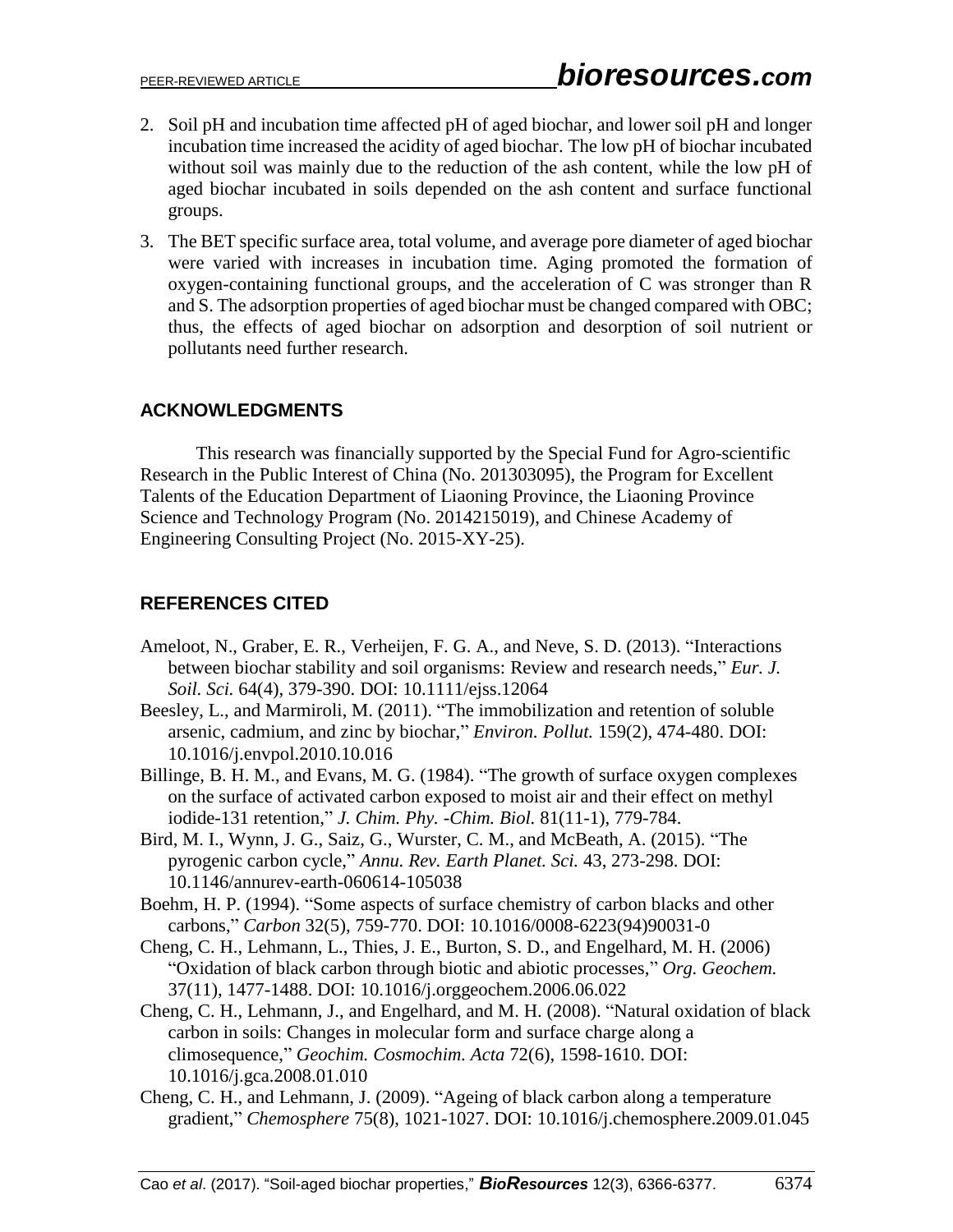- Cheng, C. H., and Lehmann, J. (2009). "Ageing of black carbon along a temperature gradient," *Chemosphere* 75(8), 1021-1027. DOI: 10.1016/j.chemosphere.2009.01.045
- Cohen-Ofri, I., Weiner, L., Boaretto, E., Mintz, G., and Weiner, S. (2006). "Modern and fossil charcoal: Aspects of structure and diagenesis," *J. Archaeol. Sci.* 33(3), 428-439. [DOI: 10.1016/j.jas.2005.08.008](https://doi.org/10.1016/j.jas.2005.08.008)
- Fang, Q. L., Chen, B. L., Lin, Y. J., and Guan, Y. T. (2014). "Aromatic and hydrophobic surfaces of wood-derived biochar enhance perchlorate adsorption *via* hydrogen bonding to oxygen-containing organic groups," *Environ. Sci. Technol.* 48(1), 279- 288. DOI: 10.1021/es403711y
- Freddo, A., Cai, C., and Reid, B. J. (2012). "Environmental contextualisation of potential toxic elements and polycyclic aromatic hydrocarbons in biochar," *Environ. Pollut.*  171(4), 18-24. DOI: 10.1016/j.envpol.2012.07.009
- Glaser, B., Lehmann, J., and Zech, W. (2002). "Ameliorating physical and chemical properties of highly weathered soils in the tropics with charcoal — A review," *Biol. Fertil. Soils* 35, 219-230. [DOI: 10.1007/s00374-002-0466-4](https://doi.org/10.1007/s00374-002-0466-4)
- Guo, Y., Wei, T., Wu, J., Huang, Z., and Dai, J. (2014). "Mechanism of Cu(II) adsorption inhibition on biochar by its aging process," *J. Environ. Sci*. 26, 2123-2130. DOI: 10.1016/j.jes.2014.08.012
- Hale, S., Hanley, K., Lehmann, J., Zimmerman, A., and Cornelissen, G. (2011). "Effects of chemical, biological, and physical aging as well as soil addition on the sorption of pyrene to activated carbon and biochar," *Environ. Sci. Technol.* 45, 10445-10453. [DOI: 10.1021/es202970x](https://doi.org/10.1021/es202970x)
- Hardy, B., Leifeld, J., Knicker, H., Dufey, J. E., Deforce, K., and Cornélis, J.-T. (2017). "Long term change in chemical properties of preindustrial charcoal particles aged in forest and agricultural temperate soil," *Org Geochem* 107, 33-45. DOI: 10.1016/j.or ggeochem.2017.02.008
- Joseph, S. D., Camps-Arbestain, M., Lin, Y., Munroe, P., Chia, C. H., Hook, J., Zwieten, L. V., Kimber, S., Cowie, A., Singh, B. P., Lehmann, J., Foidl, N., Smernik , R. J., and Amonette, J. E. (2010). "An investigation into the reactions of biochar in soil," *Aust. J. Soil Res.* 48(7), 501-515. DOI: 10.1071/SR10009
- Lehmann, J., Gaunt, J., and Rondon, M. (2006). "Bio-char sequestration in terrestrial ecosystems-A review. Mitigation adaptation strategies glob," *Change* 11(2), 395-419. DOI: 10.1007/s11027-005-9006-5
- Lehmann, J., and Joseph, S. (2009). "Biochar for environmental management: An introduction," in: *Biochar for Environmental Management: Science and Technology*, Earthscan, London, UK, pp. 1-12.
- Liang, B., Lehmann, J., Solomon, D., Kinyangi, J., Grossman, J., O'Neill, B., Skjemstad, J. O., Thies, J., Luizao, F. J., Petersen, J., and Neves, E. G. (2006). "Black carbon increases cation exchange capacity in soil," *Soil Sci. Soc. Am. J.* 70(5), 1719-1730. [DOI: 10.2136/sssaj2005.0383](https://doi.org/10.2136/sssaj2005.0383)
- Liu, Z., Demisie, W., and Zhang, M. (2013). "Simulated degradation of biochar and its potential environmental implications," *Environ. Pollut.* 179(179C), 146-152. [DOI:](https://doi.org/10.1016/j.envpol.2013.04.030)  [10.1016/j.envpol.2013.04.030](https://doi.org/10.1016/j.envpol.2013.04.030)
- Mia, S., Dijkstra, F. A., and Singh, B. (2017). "Long-term aging of biochar: A molecular understanding with agricultural and environmental implications," 141. [DOI:](https://doi.org/10.1016/bs.agron.2016.10.001)  [10.1016/bs.agron.2016.10.001](https://doi.org/10.1016/bs.agron.2016.10.001)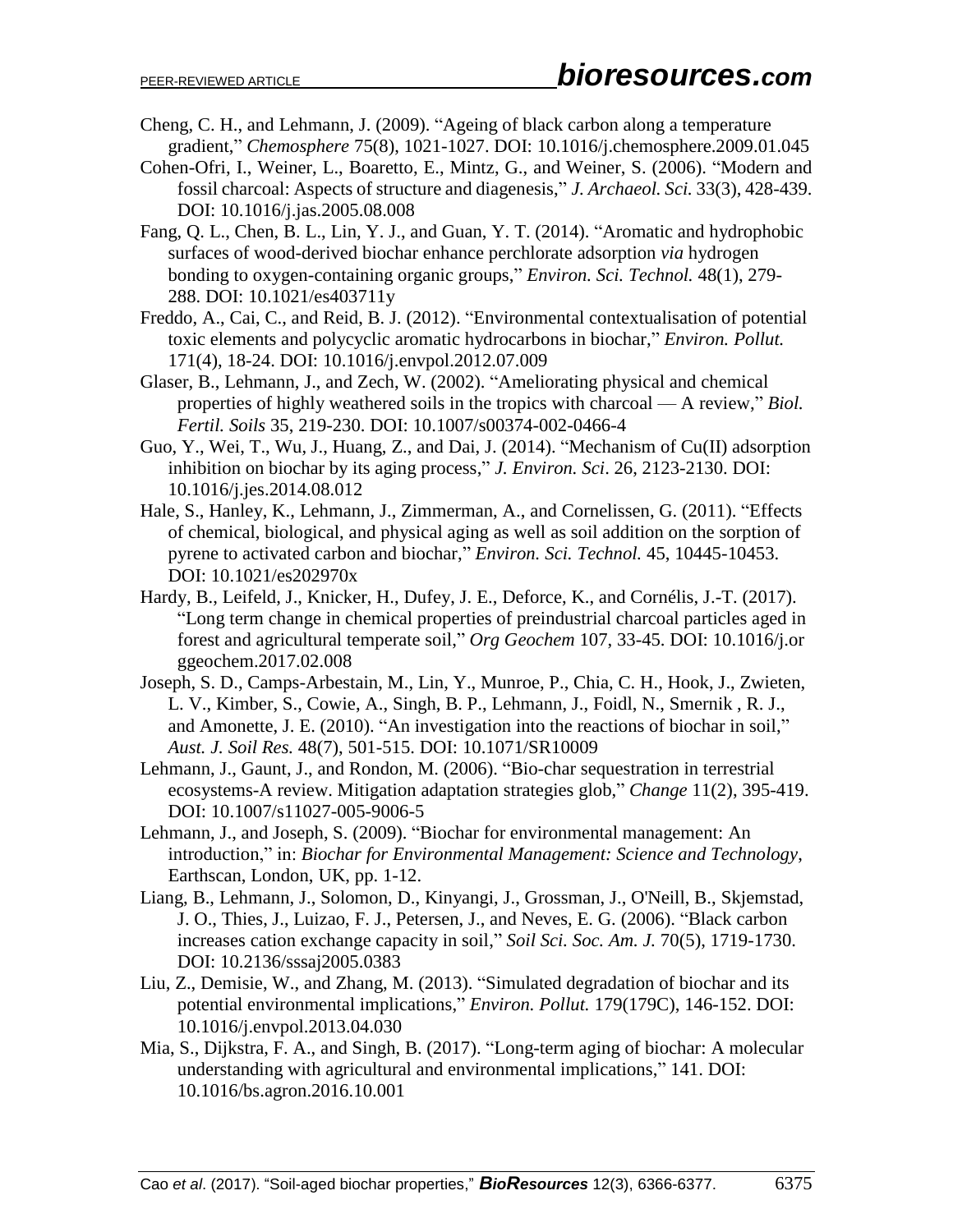- Miao, W., Cheng, X., Meng, J., and Tang, L. (2016). "Ageing of rice husk biochar along a freeze-thaw cycles," *MATEC Web of Conferences*, 63, 04013. [DOI:](https://doi.org/10.1051/matecconf/20166304013)  [10.1051/matecconf/20166304013](https://doi.org/10.1051/matecconf/20166304013)
- Mukherjee, A., Zimmerman, A. R., Hamdan, R., and Cooper, W. T. (2014). "Physicochemical changes in pyrogenic organic matter (biochar) after 15 months field-aging," *Solid Earth* 5(2), 693-704. DOI: 10.5194/se-5-693-2014
- Muter, O., Lebedeva, G., and Telysheva, G. (2014). "Evaluation of the changes induced by gasification biochar in a peat-sand substrate," *Int. Agrophys.* 28(4), 471-478. DOI: 10.2478/intag-2014-0037
- Nguyen, T. B., Lehmann, J., Kinyangi, J., Smernik, R., Riha, S. J., and Engelhard, M. H. (2008). "Long-term black carbon dynamics in cultivated soil," *Biogeochemistry* 89(3), 295-308. DOI: 10.1007/s10533-008-9220-9
- Nguyen, B. T., Lehmann, J., Hockaday, W. C., Joseph, S., and Masiello, C. A. (2010). "Temperature sensitivity of black carbon decomposition and oxidation," *Environ. Sci. Technol.* 44(9), 3324-3331. DOI: 10.1021/es903016y
- Puri, B. R. (1961). "Surface oxidation of charcoal at ordinary temperatures," in: *Proceeding of the 5th Carbon Conference*, University Park, USA, pp. 165-170.
- Puri, B. R. (1970). "Surfaces complexes on carbons," in: *Chemistry and Physics of Carbon,* P. L. Walker Jr. (ed.), Marcel Dekker, New York, pp. 191-282.
- Qureshi, S., Richards, B. K., McBride, M. B., Baveye, P., and Steenhuis, T. S. (2003). "Temperature and microbial activity effects on trace element leaching from metalliferous peats," *J. Environ. Qual.* 32(6), 2067-2075. DOI: 10.2134/jeq2003.2067
- Rechberger, M. V., Kloss, S., Rennhofer, H., Tintner, J., Watzinger, A., Soja, G., Lichtenegger, H., and Zehetner, F. (2017). "Changes in biochar physical and chemical properties: Accelerated biochar aging in an acidic soil," *Carbon* 115, 209- 219. [DOI: 10.1016/j.carbon.2016.12.096](https://doi.org/10.1016/j.carbon.2016.12.096)
- Scislowska, M., Wlodarczyk, R., Kobylecki, R., and Bis, Z. (2015). "Biochar to improve the quality and productivity of soils," *J. Ecol. Eng.* 16(3), 31-35. DOI: 10.12911/22998993/2802
- Spokas, K. A. (2013). "Impact of biochar field aging on laboratory greenhouse gas production potentials," *GCB Bioenergy* 5(2), 165-176. [DOI: 10.1111/gcbb.12005](https://doi.org/10.1111/gcbb.12005)
- Spokas, K. A., Novak, J. M., Masiello, C. A., Johnson, M. G., Colosky, E. C., Ippolito, J. A., and Trigo, C. (2014). "Physical disintegration of biochar: an overlooked process," *Environ. Sci. Technol. Lett.*1(8), 326-332. [DOI: 10.1021/ez500199t](https://doi.org/10.1021/ez500199t)
- Vergnoux, A., Guiliano, M., Domeizel, M., Théraulaz, F., Rocco, R., and Doumenq, P. (2011). "Quantitative and mid-infrared changes of humic substances from burned soils," *Environ. Res.* 111(2), 205-214. DOI: 10.1016/j.envres.2010.03.005
- Woolf, D., Amonette, J. E., Street-Perrott, F. A., Lehmann, J., and Joseph, S. (2010). "Sustainable biochar to mitigate global climate change," *Nat. Commun.* 1(3), 118- 124.
- Yao, F. X., Arbestain, M. C., Virgel, S., Blanco, F., Arostegui, J., Maciá-Agulló, J. A., and Macías, F. (2010). "Simulated geochemical weathering of a mineral ash-rich biochar in a modified Soxhlet reactor," *Chemosphere* 80(7), 724-732. DOI: 10.1016/j.chemosphere.2010.05.026
- Yavari, S., Malakahmad, A., Sapari, N. B., and Yavari, S. (2016). "Sorption-desorption mechanisms of imazapic and imazapyr herbicides on biochars produced from agricultural wastes," *J. Environ. Chem. Eng.* 4, 3981-3989. DOI: 10.1016/j.jece.2016.09.003